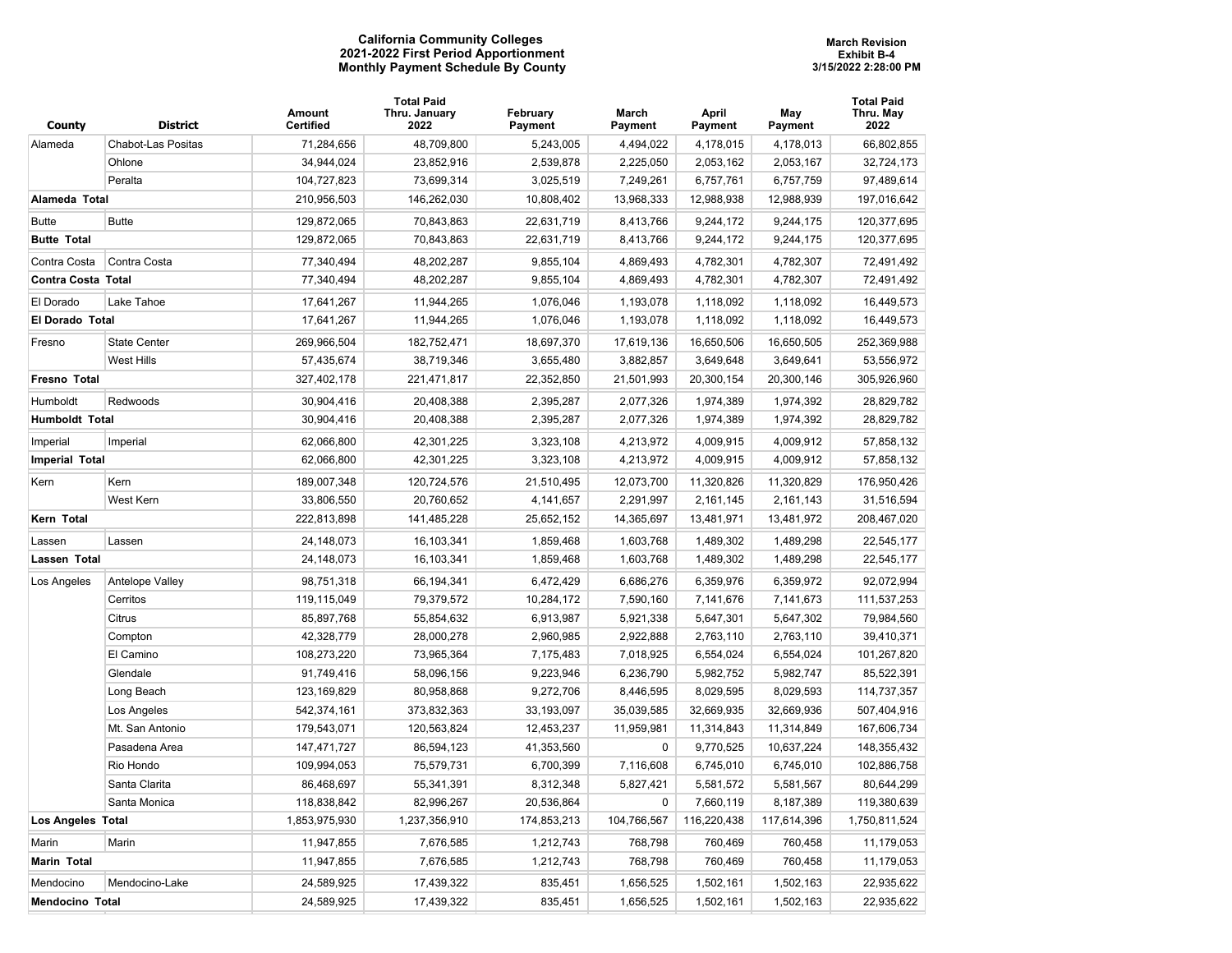## **California Community Colleges 2021-2022 First Period Apportionment Monthly Payment Schedule By County**

| Merced                      | Merced               | 77,243,379  | 52,330,716  | 5,319,004  | 5,036,038  | 4,764,357  | 4,764,360  | 72,214,475    |
|-----------------------------|----------------------|-------------|-------------|------------|------------|------------|------------|---------------|
| <b>Merced Total</b>         |                      | 77,243,379  | 52,330,716  | 5,319,004  | 5,036,038  | 4,764,357  | 4,764,360  | 72,214,475    |
| Monterey                    | Hartnell             | 39,709,162  | 28,468,490  | 1,211,509  | 2,599,604  | 2,417,728  | 2,417,731  | 37,115,062    |
|                             | Monterey Peninsula   | 20,829,892  | 16,373,444  | $\pmb{0}$  | 0          | 1,206,799  | 1,549,260  | 19,129,503    |
| <b>Monterey Total</b>       |                      | 60,539,054  | 44,841,934  | 1,211,509  | 2,599,604  | 3,624,527  | 3,966,991  | 56,244,565    |
| Napa                        | Napa Valley          | 13,594,684  | 9,197,911   | 1,091,642  | 832,374    | 820,192    | 820,193    | 12,762,312    |
| Napa Total                  |                      | 13,594,684  | 9,197,911   | 1,091,642  | 832,374    | 820,192    | 820,193    | 12,762,312    |
| Orange                      | Coast                | 75,298,032  | 50,148,817  | 7,176,800  | 4,545,361  | 4,451,134  | 4,451,128  | 70,773,240    |
|                             | North Orange County  | 146,938,435 | 103,238,580 | 9,827,801  | 8,816,138  | 8,130,112  | 8,130,113  | 138, 142, 744 |
|                             | Rancho Santiago      | 154,482,570 | 91,120,275  | 20,885,645 | 10,832,534 | 10,414,808 | 10,414,801 | 143,668,063   |
|                             | South Orange County  | 64,646,353  | 43,657,367  | 5,058,394  | 4,008,509  | 3,956,789  | 3,956,789  | 60,637,848    |
| <b>Orange Total</b>         |                      | 441,365,390 | 288,165,039 | 42,948,640 | 28,202,542 | 26,952,843 | 26,952,831 | 413,221,895   |
| Placer                      | Sierra               | 33,994,535  | 23,404,387  | 2,526,273  | 2,040,355  | 1,996,693  | 1,996,695  | 31,964,403    |
| <b>Placer Total</b>         |                      | 33,994,535  | 23,404,387  | 2,526,273  | 2,040,355  | 1,996,693  | 1,996,695  | 31,964,403    |
| Plumas                      | <b>Feather River</b> | 12,703,017  | 8,474,077   | 657,781    | 917,587    | 868,595    | 868,596    | 11,786,636    |
| <b>Plumas Total</b>         |                      | 12,703,017  | 8,474,077   | 657,781    | 917,587    | 868,595    | 868,596    | 11,786,636    |
| Riverside                   | Desert               | 45,132,316  | 31,680,750  | 0          | 2,677,527  | 3,487,729  | 3,487,727  | 41,333,733    |
|                             | Mt. San Jacinto      | 73,024,629  | 50,757,627  | 2,383,868  | 5,133,249  | 4,812,659  | 4,812,655  | 67,900,058    |
|                             | Palo Verde           | 28,870,880  | 20,430,413  | 1,240,552  | 1,859,288  | 1,741,497  | 1,741,498  | 27,013,248    |
|                             | Riverside            | 218,516,467 | 135,766,521 | 20,064,019 | 16,049,381 | 15,305,058 | 15,305,053 | 202,490,032   |
| <b>Riverside Total</b>      |                      | 365,544,292 | 238,635,311 | 23,688,439 | 25,719,445 | 25,346,943 | 25,346,933 | 338,737,071   |
| Sacramento                  | Los Rios             | 296,477,900 | 203,294,970 | 13,943,359 | 20,367,730 | 19,267,899 | 19,267,903 | 276, 141, 861 |
| Sacramento Total            |                      | 296,477,900 | 203,294,970 | 13,943,359 | 20,367,730 | 19,267,899 | 19,267,903 | 276, 141, 861 |
| San                         | <b>Barstow</b>       | 30,265,880  | 20,371,285  | 1,837,393  | 2,075,440  | 1,954,072  | 1,954,074  | 28, 192, 264  |
| Bernardino                  | Chaffey              | 98,842,599  | 66,810,868  | 4,200,061  | 7,212,173  | 6,709,698  | 6,709,693  | 91,642,493    |
|                             | Copper Mt.           | 19,948,558  | 13,096,762  | 1,361,815  | 1,405,353  | 1,340,152  | 1,340,158  | 18,544,240    |
|                             | San Bernardino       | 114,085,442 | 75,887,045  | 6,967,476  | 8,038,699  | 7,581,591  | 7,581,587  | 106,056,398   |
|                             | <b>Victor Valley</b> | 67,827,248  | 41,708,022  | 5,982,874  | 5,078,087  | 4,993,516  | 4,993,525  | 62,756,024    |
| San Bernardino Total        |                      | 330,969,727 | 217,873,982 | 20,349,619 | 23,809,752 | 22,579,029 | 22,579,037 | 307,191,419   |
| San Diego                   | Grossmont-Cuyamaca   | 125,455,951 | 73,282,112  | 18,804,103 | 8,545,168  | 8,145,764  | 8,145,759  | 116,922,906   |
|                             | Mira Costa           | 29,725,329  | 21,514,245  | 1,855,578  | 1,606,902  | 1,574,497  | 1,574,494  | 28, 125, 716  |
|                             | Palomar              | 40,783,452  | 28,260,561  | 2,761,514  | 2,468,930  | 2,418,358  | 2,418,363  | 38,327,726    |
|                             | San Diego            | 212,435,643 | 149,034,617 | 17,236,255 | 11,759,391 | 11,336,485 | 11,336,482 | 200,703,230   |
|                             | Southwestern         | 93,375,634  | 60,441,678  | 9,882,689  | 5,922,200  | 5,608,777  | 5,608,771  | 87,464,115    |
| San Diego Total             |                      | 501,776,009 | 332,533,213 | 50,540,139 | 30,302,591 | 29,083,881 | 29,083,869 | 471,543,693   |
| San Francisco San Francisco |                      | 97,854,992  | 57,552,920  | 10,339,789 | 7,503,514  | 7,484,616  | 7,484,612  | 90,365,451    |
| San Francisco Total         |                      | 97,854,992  | 57,552,920  | 10,339,789 | 7,503,514  | 7,484,616  | 7,484,612  | 90,365,451    |
| San Joaquin                 | San Joaquin Delta    | 87,742,087  | 60,027,128  | 7,240,669  | 5,299,126  | 4,943,895  | 4,943,892  | 82,454,710    |
| San Joaquin Total           |                      | 87,742,087  | 60,027,128  | 7,240,669  | 5,299,126  | 4,943,895  | 4,943,892  | 82,454,710    |
| San Luis<br>Obispo          | San Luis Obispo      | 19,973,720  | 12,309,302  | 2,831,936  | 1,221,843  | 1,197,292  | 1,197,298  | 18,757,671    |
| San Luis Obispo Total       |                      | 19,973,720  | 12,309,302  | 2,831,936  | 1,221,843  | 1,197,292  | 1,197,298  | 18,757,671    |